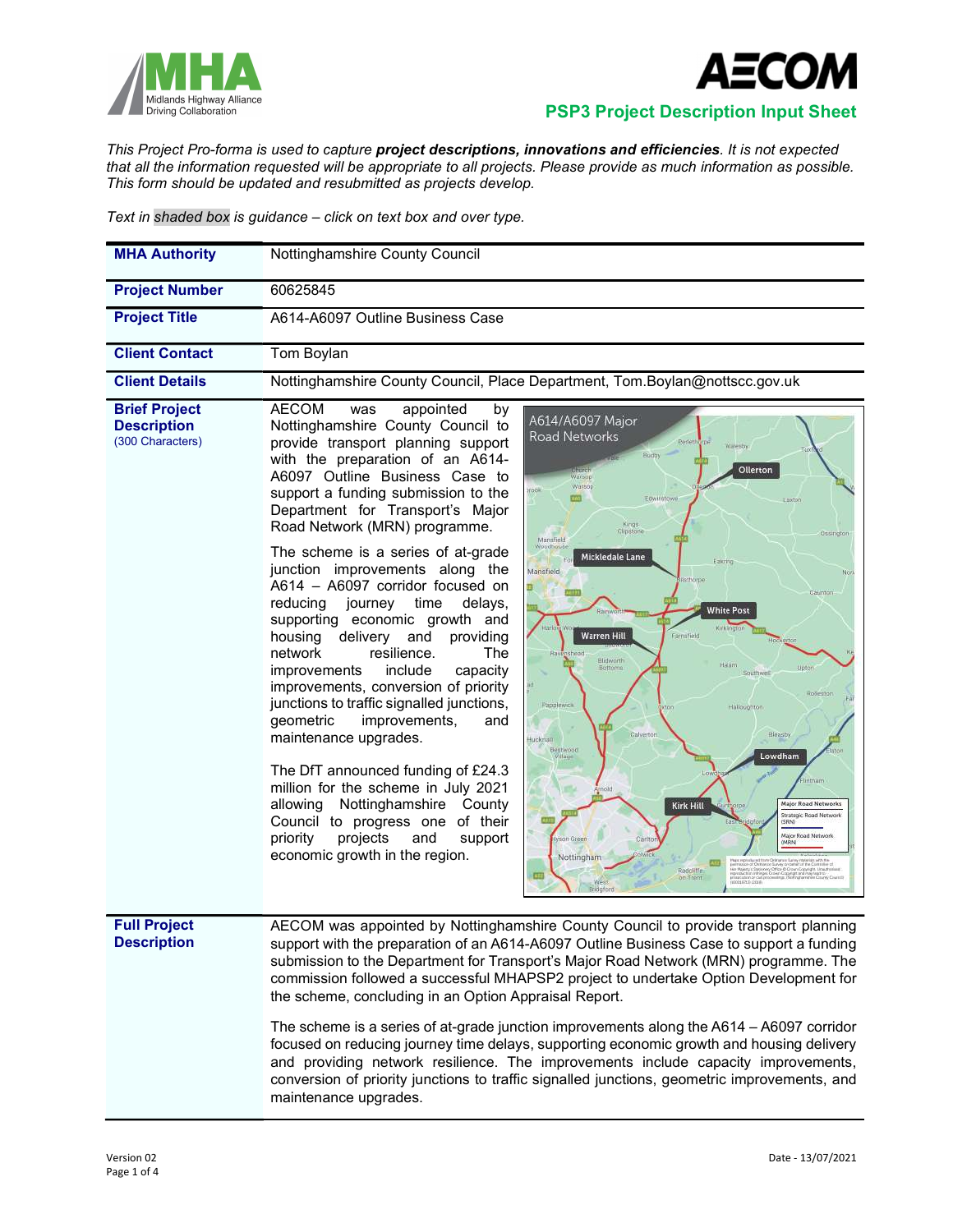

|                                                     | AECOM work streams included:                                                                                                                                                                                                                                                                                                                                                                                                                                                                                                                     |
|-----------------------------------------------------|--------------------------------------------------------------------------------------------------------------------------------------------------------------------------------------------------------------------------------------------------------------------------------------------------------------------------------------------------------------------------------------------------------------------------------------------------------------------------------------------------------------------------------------------------|
|                                                     | <b>Economic appraisal</b> – TUBA analysis of multiple options using a bespoke approach using<br>the outputs of isolate junction models and agreeing this approach with the DfT.                                                                                                                                                                                                                                                                                                                                                                  |
|                                                     | Traffic Forecasting - Using a bespoke forecasting spreadsheet to generate future year<br>scenarios including Low and High growth sensitivity testing.                                                                                                                                                                                                                                                                                                                                                                                            |
|                                                     | Wider Economics - An assessment of a range of wider non-monetised impacts such as<br>employment and economic growth, economic efficiency and business investment, tourism<br>benefits, social and deprivation impacts, and contribution to housing growth and<br>development.                                                                                                                                                                                                                                                                    |
|                                                     | Induced Investment - Analysis of Land Value Uplift, Land Amenity Value and Transport<br><b>External Costs.</b>                                                                                                                                                                                                                                                                                                                                                                                                                                   |
|                                                     | <b>Accident Analysis - Collison analysis and COBALT assessments.</b>                                                                                                                                                                                                                                                                                                                                                                                                                                                                             |
|                                                     | Sensitivity Testing - TUBA analysis to identify impact of the July 2020 Office for Budget<br>Responsibility forecasts.                                                                                                                                                                                                                                                                                                                                                                                                                           |
|                                                     | Delays During Construction – Economic appraisal of construction period using TUBA.                                                                                                                                                                                                                                                                                                                                                                                                                                                               |
|                                                     | The work was documented in a Traffic and Economic Assessment Report (TEAR) which<br>formed part of the Outline Business Case submission.                                                                                                                                                                                                                                                                                                                                                                                                         |
|                                                     | Work was progressed collaboratively with both NCC and VIA East Midlands, with VIA<br>leading on the highway design elements which fed into the economic appraisal.                                                                                                                                                                                                                                                                                                                                                                               |
| <b>Innovation</b>                                   | The commission required AECOM to identify a proportionate approach to appraisal as the<br>scheme was not represented in a strategic model. This approach used Highways England's<br>Regional Model to demonstrate that the reassignment and Variable Demand impacts of the<br>scheme were not material, concluding that the TAG process was not proportionate to the<br>scale of impact of the transport intervention. AECOM's approach of using a fixed-trip<br>assessment and junction modelling was approved by the Department for Transport. |
|                                                     | Can this be applied to other MHA projects? $\boxtimes$                                                                                                                                                                                                                                                                                                                                                                                                                                                                                           |
| <b>Lean Delivery /</b><br><b>Efficiency Savings</b> | AECOM developed a bespoke approach to cost benefit analysis to deliver cost saving<br>against the development of an area wide traffic model. This involved an excel macro based<br>approach to creating the TUBA Inputs which resulted in large time savings when compared<br>to the manual method and allowed for additional quality assurance processes to be<br>included.                                                                                                                                                                     |
|                                                     | Can this be applied to other MHA projects? $\boxtimes$                                                                                                                                                                                                                                                                                                                                                                                                                                                                                           |
| <b>Sustainability</b>                               | N/A                                                                                                                                                                                                                                                                                                                                                                                                                                                                                                                                              |
|                                                     |                                                                                                                                                                                                                                                                                                                                                                                                                                                                                                                                                  |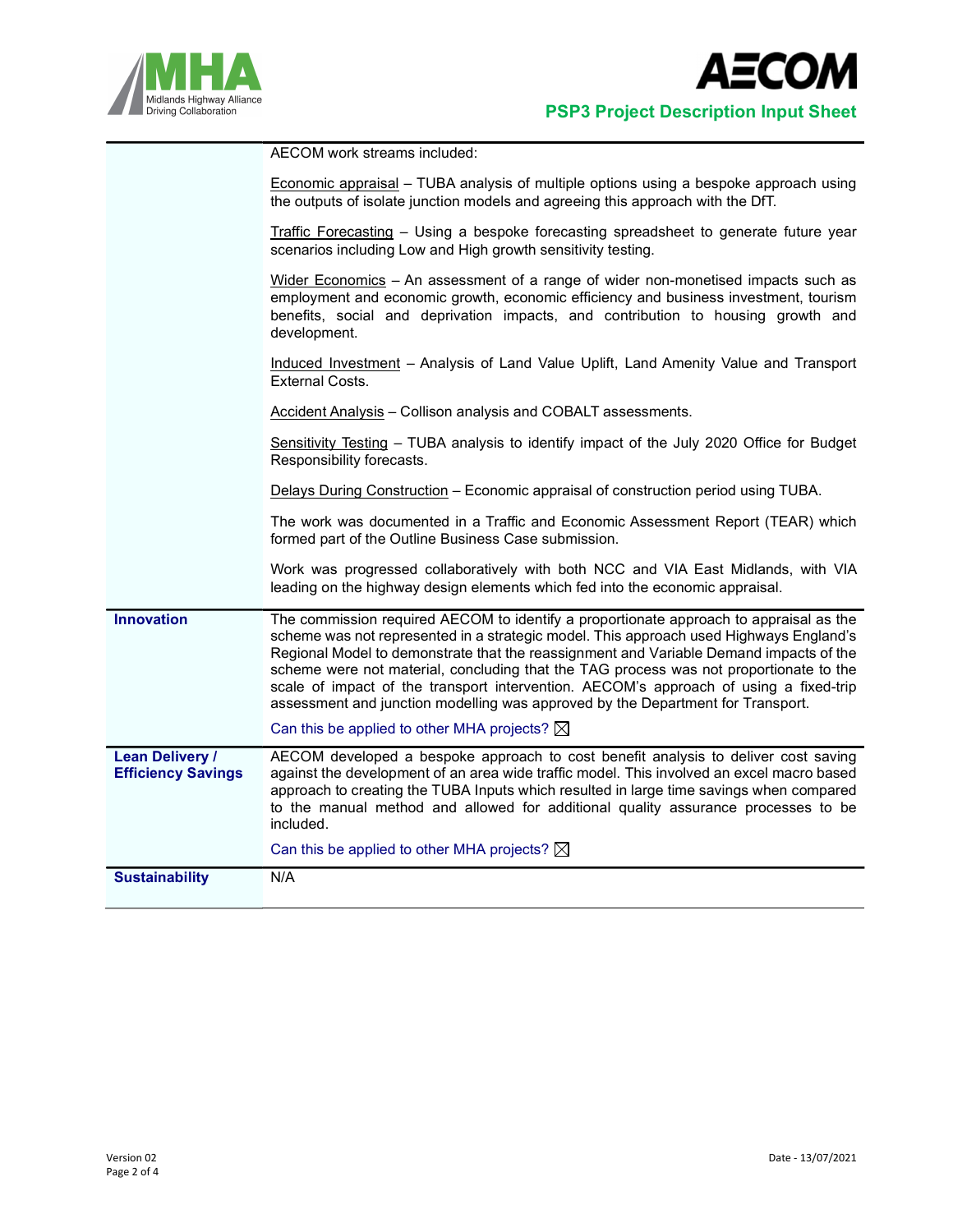



Midlands Highway Alliance<br>Driving Collaboration<br>PSP3 Project Description Input Sheet

| <b>Awards / Customer</b>                        | $\boxtimes$ MHAPSP 3 360 degree Performance Feedback?                                                                                                                                                                                                                                                                                             |                                           |  |  |  |
|-------------------------------------------------|---------------------------------------------------------------------------------------------------------------------------------------------------------------------------------------------------------------------------------------------------------------------------------------------------------------------------------------------------|-------------------------------------------|--|--|--|
| <b>Satisfaction</b>                             | MHA PSP3 360 Feedback Response: 29/10/20a - overall score 9.25<br>1)                                                                                                                                                                                                                                                                              |                                           |  |  |  |
|                                                 | Strengths: "Expertise in this field and up to date grasp on Webtag and DfT<br>methodology / requirements was evident."<br>Weakness: "None Identified"                                                                                                                                                                                             |                                           |  |  |  |
|                                                 |                                                                                                                                                                                                                                                                                                                                                   |                                           |  |  |  |
|                                                 | 2) MHA PSP3 360 Feedback Response: 29/10/20b - overall score 9.00                                                                                                                                                                                                                                                                                 |                                           |  |  |  |
|                                                 | Strengths: "Expertise in a specialised field and ability to explain in layman's terms<br>to the client what was possible to meet timescale and budget."                                                                                                                                                                                           |                                           |  |  |  |
|                                                 | Weakness: "None Identified"<br>MHA PSP3 360 Feedback Response: 05/1/21 - overall satisfaction 9.20<br>3)<br>Client email 5/7/21:<br>4)<br>"If you haven't already heard the good news, the DfT formally approved the<br>A614/A6097 MRN OBC on Saturday 26th June 2021. Please pass on my thanks to<br>the AECOM A614 team for all their efforts." |                                           |  |  |  |
|                                                 |                                                                                                                                                                                                                                                                                                                                                   |                                           |  |  |  |
| <b>Address of Site</b>                          |                                                                                                                                                                                                                                                                                                                                                   |                                           |  |  |  |
|                                                 | Nottinghamshire                                                                                                                                                                                                                                                                                                                                   | A614 - Ollerton - 465096,367541           |  |  |  |
|                                                 |                                                                                                                                                                                                                                                                                                                                                   | A614 - Mickeldale - 463755, 360946        |  |  |  |
|                                                 |                                                                                                                                                                                                                                                                                                                                                   | A614/A6097 - Warrenhill - 462323, 355129, |  |  |  |
|                                                 |                                                                                                                                                                                                                                                                                                                                                   | A6097 - Lowdham - 467028, 346088          |  |  |  |
|                                                 |                                                                                                                                                                                                                                                                                                                                                   | A6097 - White Post - 468912, 342772       |  |  |  |
| <b>Project Capital</b><br>Value (if applicable) | Estimated: N/A                                                                                                                                                                                                                                                                                                                                    | At Completion: N/A                        |  |  |  |

| <b>Fee Value</b>                                                        | Estimated: £6,250.00                                                  |                       | At Completion: £146,446.88 |  |
|-------------------------------------------------------------------------|-----------------------------------------------------------------------|-----------------------|----------------------------|--|
|                                                                         | Multiple change events following client requests for additional work. |                       |                            |  |
| <b>MHA PSP3 Delivery</b><br>Team                                        | <b>Project Manager:</b>                                               | Adam Hall             |                            |  |
|                                                                         | Delivery Manager:                                                     | Daniel Godfrey        |                            |  |
|                                                                         | <b>Framework</b><br>Manager:                                          | <b>Jason Clarke</b>   |                            |  |
| <b>Project Manager</b><br><b>Contact Details</b>                        | Adam Hall,                                                            | adam.n.hall@aecom.com |                            |  |
| <b>Other Useful</b><br><b>Information</b>                               |                                                                       |                       |                            |  |
| <b>Image References</b><br>(Images to be provided<br>separately)        |                                                                       |                       |                            |  |
| <b>Completion</b><br><b>Certificates</b><br>(to be provided separately) | N/A                                                                   |                       |                            |  |